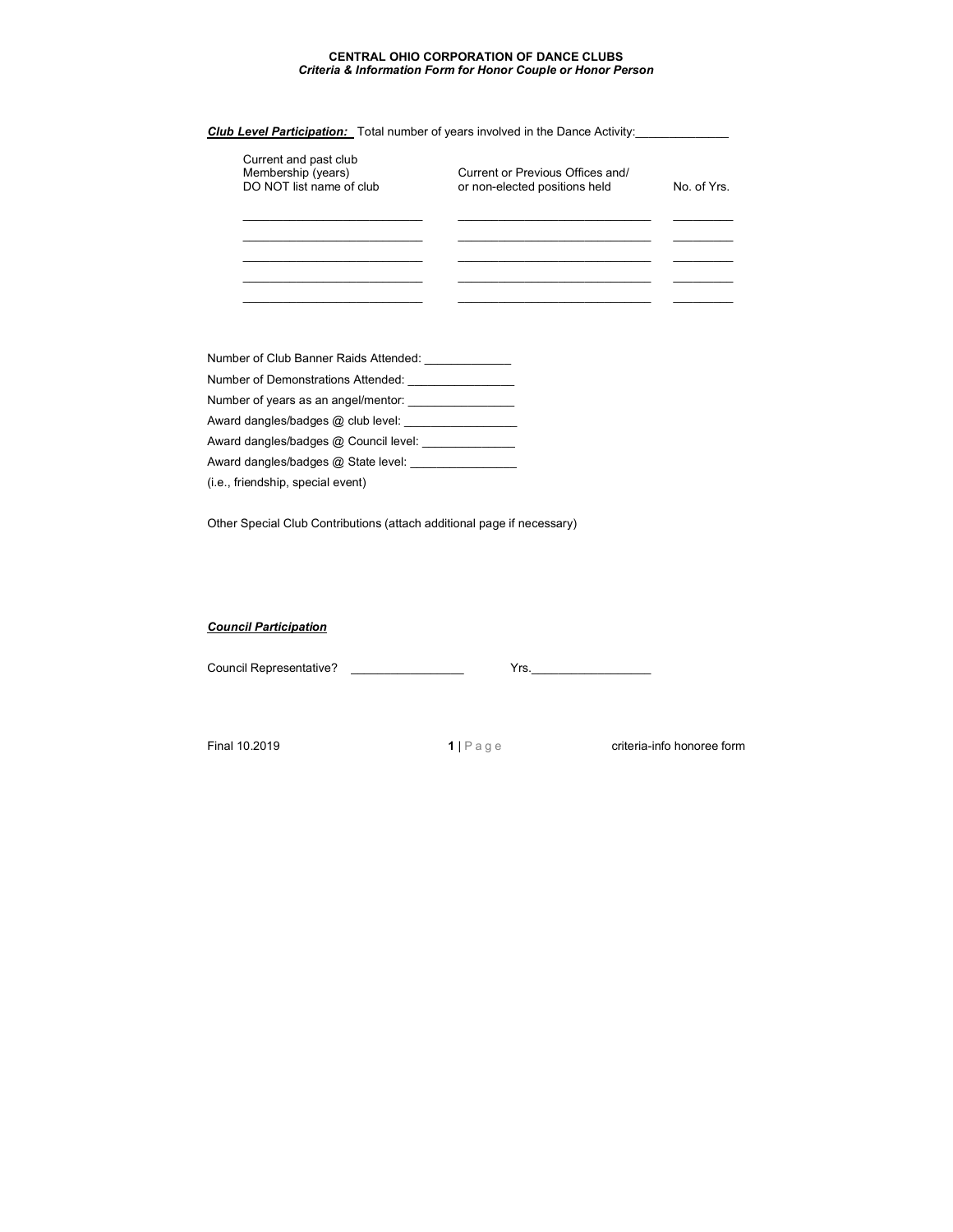| Current or Previous Council Offices or Committees                                                                  |                             | Yrs.<br>the company of the company of       |
|--------------------------------------------------------------------------------------------------------------------|-----------------------------|---------------------------------------------|
| Attended _______________Council sponsored events (Toys for Tots dance, demos, Summer fun,<br>student dances, etc.) |                             |                                             |
| <b>State or National Participation:</b>                                                                            |                             |                                             |
|                                                                                                                    |                             |                                             |
| Current or Previous State or National Offices or Committees                                                        |                             | Yrs.                                        |
| <b>State Conventions Attended and Committee Assignments</b>                                                        |                             |                                             |
| Convention (City or State)                                                                                         | and the control of the con- | Yr. Committee Chair or Committee Assignment |
|                                                                                                                    |                             |                                             |

 $\frac{1}{2}$  –

 $\overline{\phantom{0}}$  $\overline{\phantom{a}}$ 

 $\overline{\phantom{a}}$ 

 $\overline{\phantom{a}}$ 

 $\overline{\phantom{a}}$ 

- -

Final 10.2019

 $\frac{1}{2}$ 

2 | P a g e criteria-info honoree form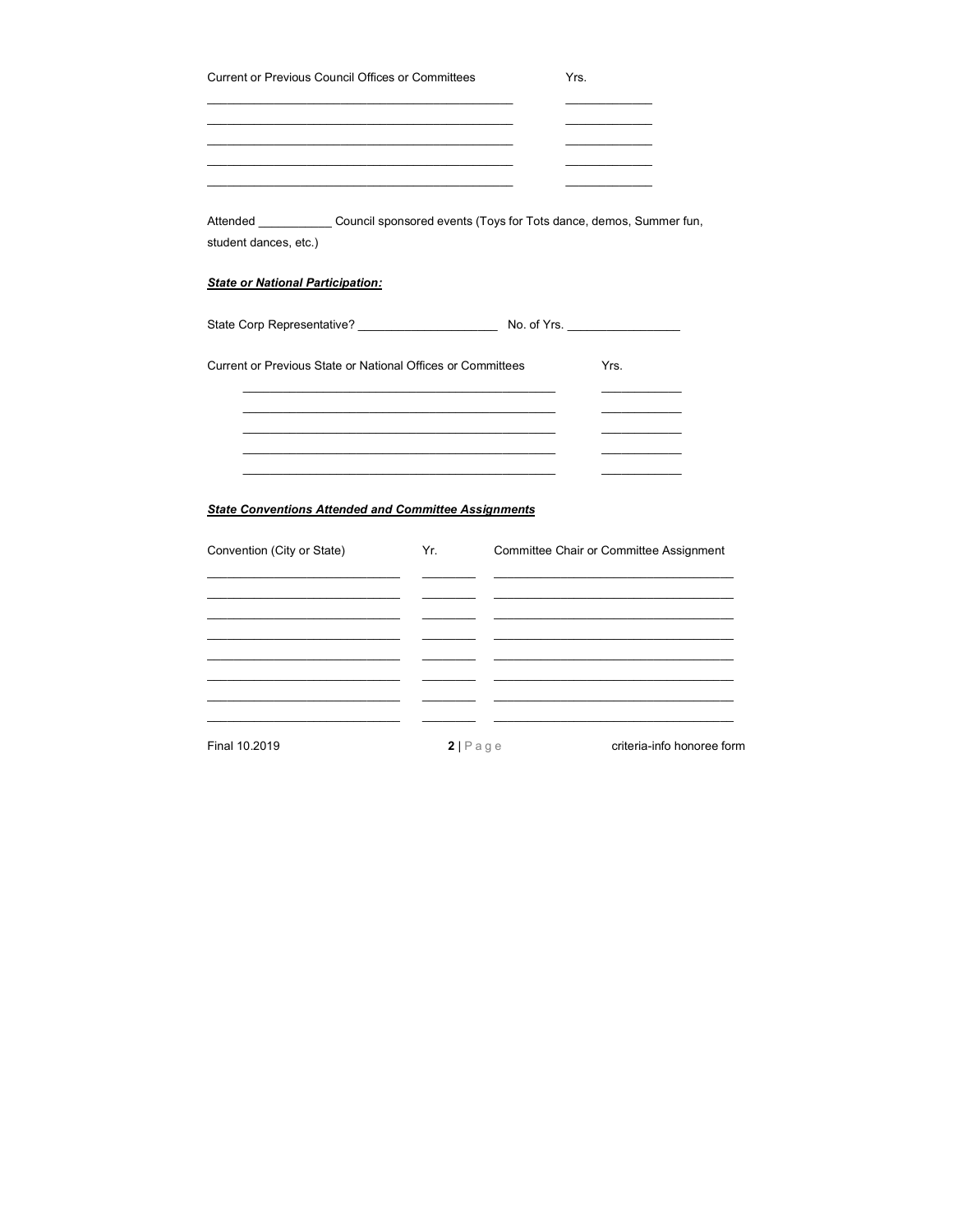## *National & International Conventions Attended and Committee Assignments*

| Convention (City, State) | Yr. | Committee Chair or Committee Assignment |
|--------------------------|-----|-----------------------------------------|
|                          |     |                                         |
|                          |     |                                         |
|                          |     |                                         |
|                          |     |                                         |
|                          |     |                                         |

Please specify other ways this nominee acts as an ambassador in the dance community (attach additional page if needed.

Signature of person submitting form: \_\_\_\_\_\_\_\_\_\_\_\_\_\_\_\_\_\_\_\_\_\_\_\_\_\_\_\_\_\_\_\_\_\_\_\_\_\_\_\_\_\_\_\_\_

Date\_\_\_\_\_\_\_\_\_\_\_\_\_\_\_\_\_\_\_\_\_

Final 10.2019 **3** | P a g e criteria-info honoree form